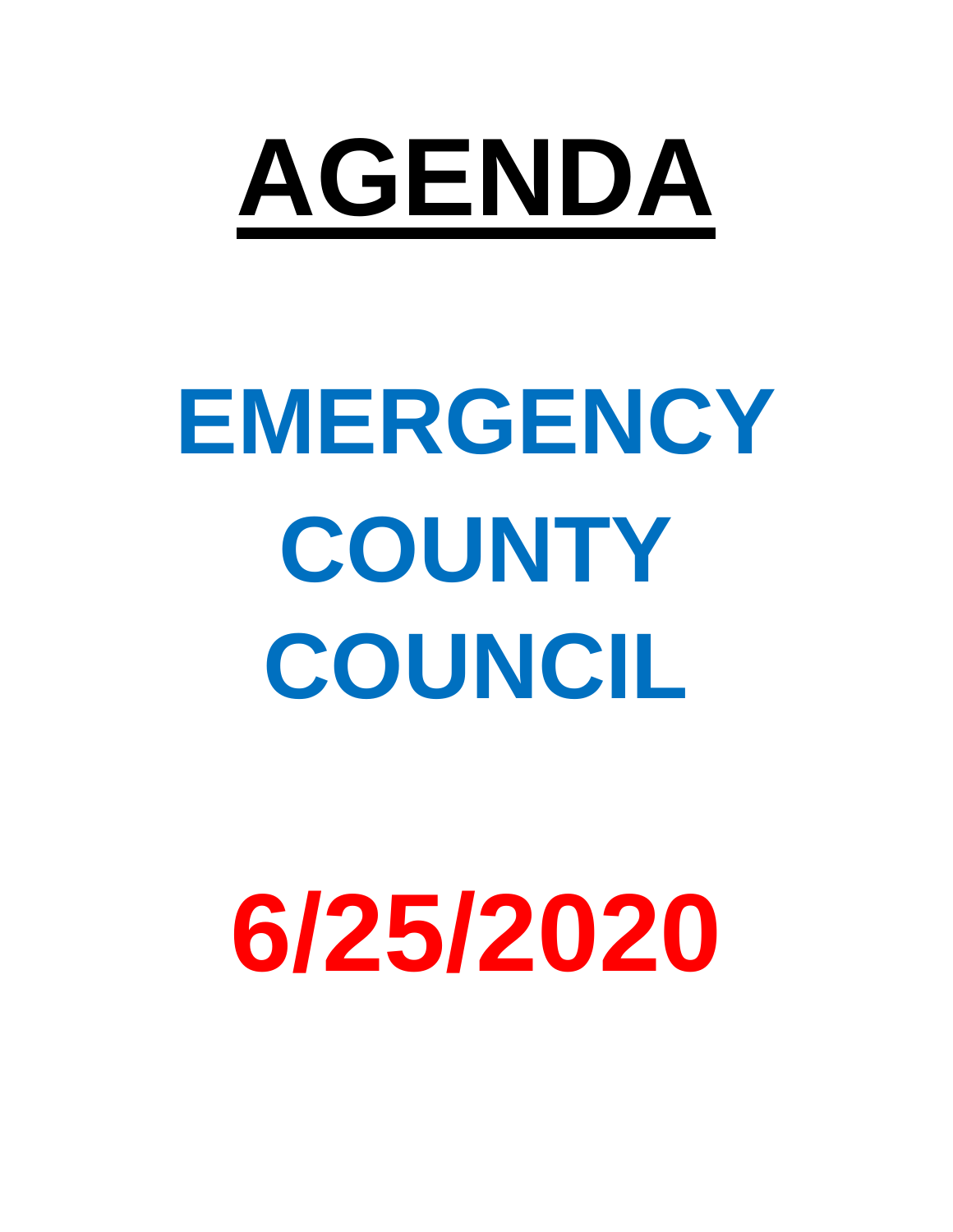#### **AGENDA EMERGENCY COUNTY COUNCIL JUNE 25, 2020 12:00 PM**

<span id="page-1-0"></span>

| 1. FREEDOM OF INFORMATION ACT          | - Report              |
|----------------------------------------|-----------------------|
| 2. CORONAVIRUS UPDATE                  | - Briefing            |
| 3. COVID SAFETY PRECAUTIONS RESOLUTION | - Request to Adopt    |
| 4. STATE OF EMERGENCY DECLARATION      | - Request to Consider |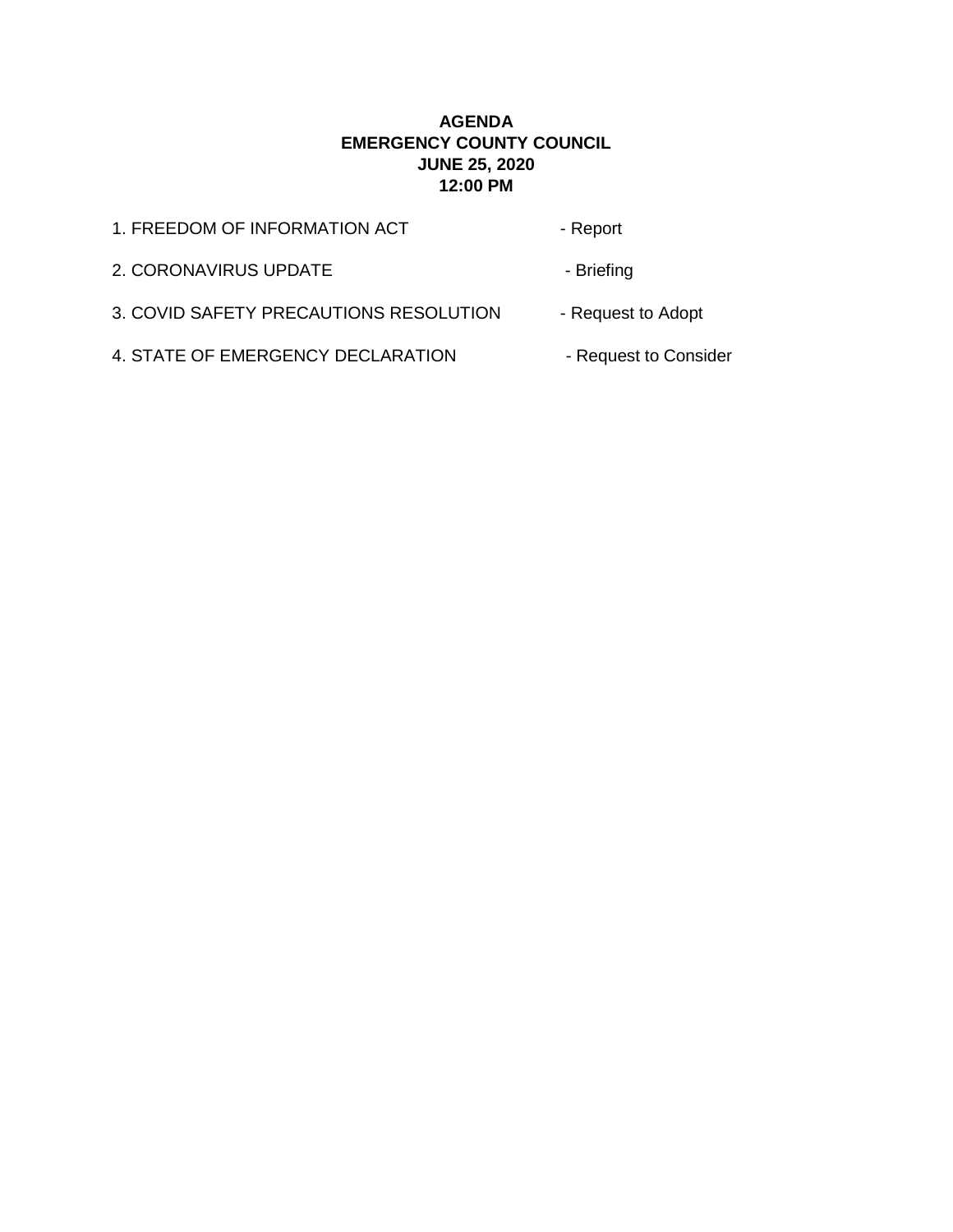<span id="page-2-0"></span>In compliance with the Freedom of Information Act, notice of meetings and agendas were furnished to news media and persons requesting notification. At this electronic meeting, the Chairman is present in the County Council Conference Room and other members of Council are present via videoconference. Charleston County's Procedures for Conducting Electronic Meetings are in place. To provide public access, this meeting is being live streamed on the Charleston County Government website and a public access dial-in number is in use.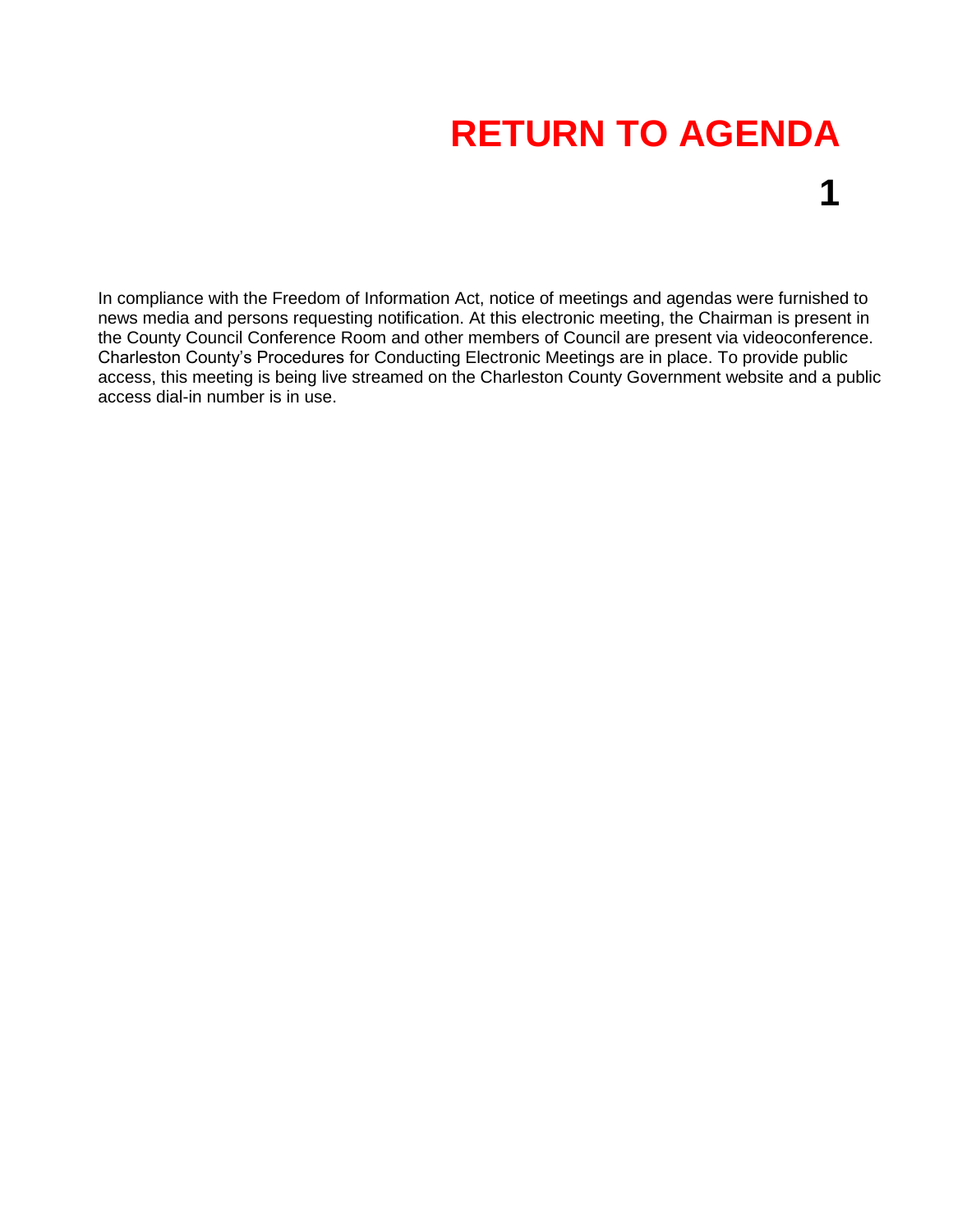<span id="page-3-0"></span>At the Emergency County Council meeting of Thursday, June 25, 2020, staff will provide an update regarding COVID-19 in Charleston County.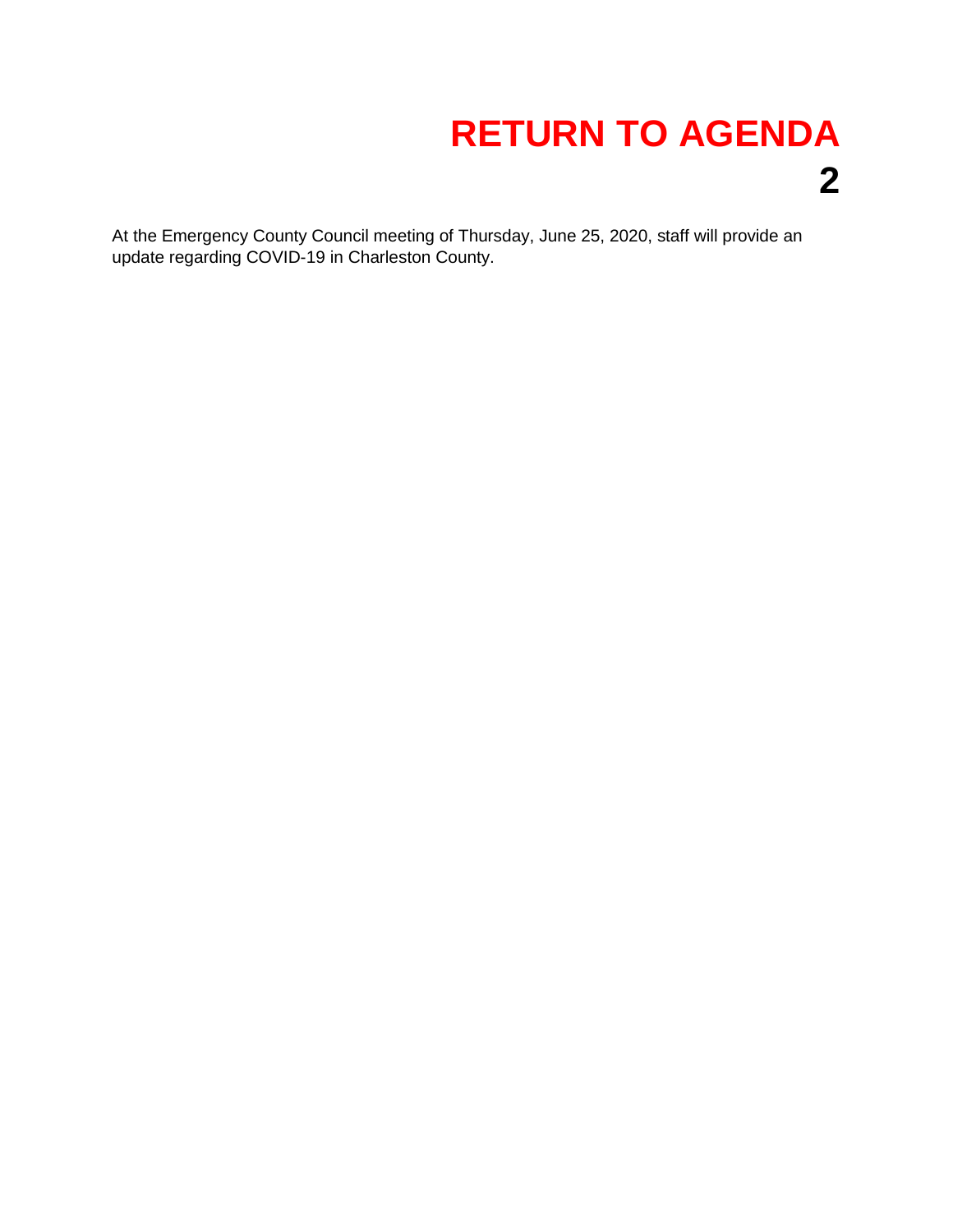**3**

<span id="page-4-0"></span>

**WHEREAS**, it is well recognized that SARS-CoV-2, the virus that causes the disease COVID-19, presents a public health concern that requires personal protective measures and vigilance; **and,**

**WHEREAS,** COVID-19 has spread across the State of South Carolina and the County of Charleston with the SC Department of Health and Environmental Control (SCDHEC) confirming the localized person-to-person spread of COVID-19, which indicates a significant risk of exposure and infection to Charleston County citizens; **and,**

**WHEREAS,** as of June 24, 2020, the total number of confirmed cases in Charleston County is 2,416, and the number of deaths in Charleston County related to COVID-19 is 21; **and,**

**WHEREAS,** we all have the responsibility to protect ourselves, our families, friends, and community; **and,**

**WHEREAS,** SCDHEC and the Centers for Disease Control and Prevention (CDC) recommend the following tips to protect yourself and your family:

- Practice social distancing (for example, avoiding crowded gatherings and staying at least six feet from others).
- Wash your hands often with soap and water for at least 20 seconds, especially after you have been in a public place, or after blowing your nose, coughing, or sneezing.
- Cover your cough and sneezes with a tissue or use the inside of your elbow.
- Stay home if you are sick and avoid close contact with people who are sick.
- Clean and disinfect frequently touched surfaces daily.
- Wear a cloth mask in public.

**NOW, THEREFORE, BE IT RESOLVED**, that **CHARLESTON COUNTY COUNCIL,** does hereby encourage its citizens and visitors to follow the recommendations of SCDHEC and the CDC to help slow the spread of COVID-19 in Charleston County.

> **CHARLESTON COUNTY COUNCIL J. Elliott Summey, Chairman June 25, 2020**